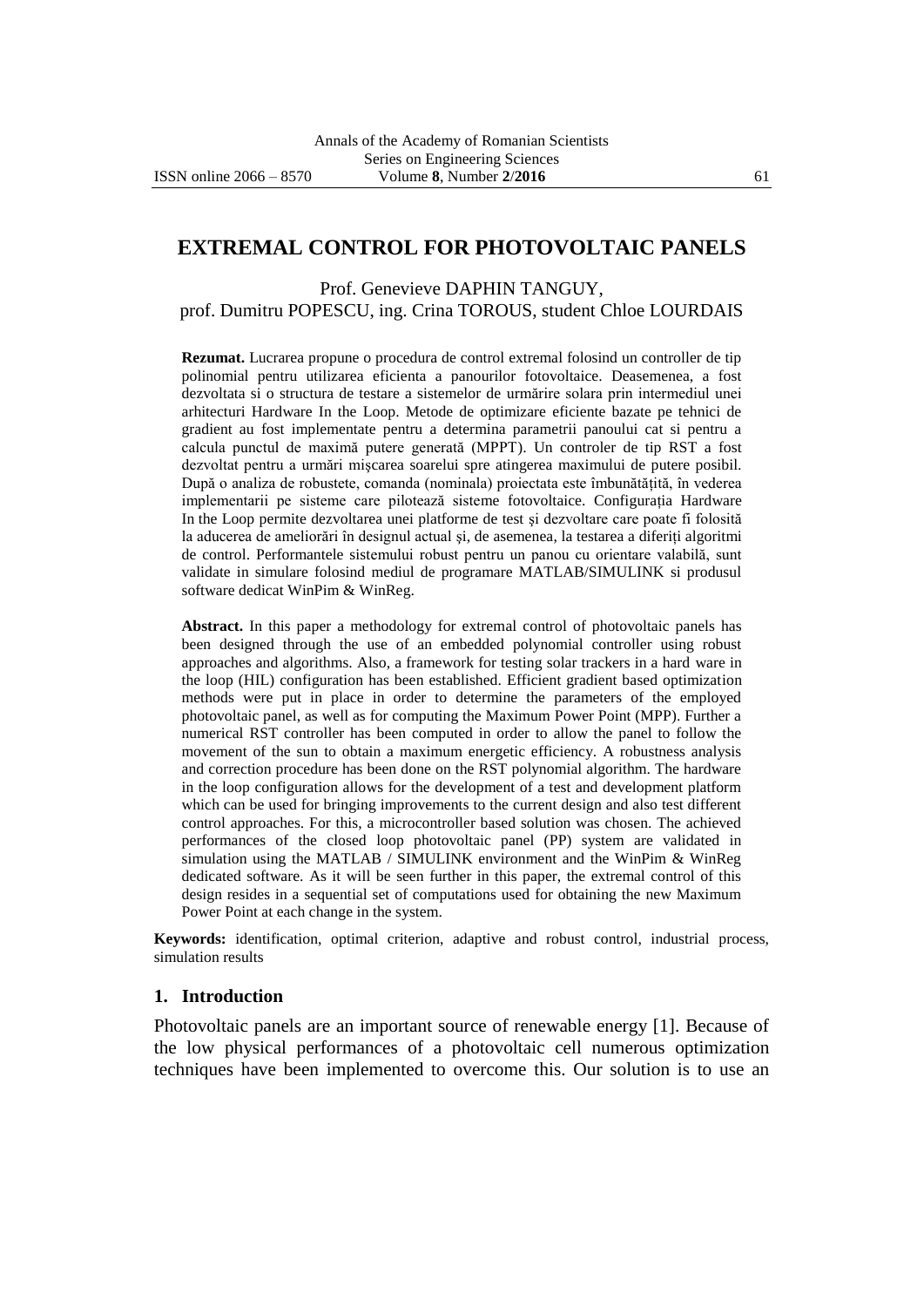optimal algorithm for computing the Maximum Power Point and designing a robust RST controller which rotates the photovoltaic panel in order to follow the sun's movement.

The rotation of the panel can be done on two axes. In this paper the movement of the panel on a vertical axis is considered fixed and the positioning of the panel towards the sun is controlled.

The extremal control in this paper consists of computing, in real time, the Maximum Power Point, using optimal algorithms, such as the gradient Cauchy algorithm and the Coggin's algorithm and using a robust RST controller to rotate the panel to face the sun directly.

#### **2. Photovoltaic panel – Modelling and characteristics**

#### **2.1. Two diodes model**

The functioning of a PN junction allows achieving an equivalent circuit model of a photovoltaic cell called the ideal model. This model is a current source connected in parallel to a diode. This is the simplest model to represent a photovoltaic cell; it has the advantage of having a reduced number of parameters (three parameters) required for the simulation of the characteristic curves I-V and P-V. However it exhibits serious deficiencies when subjected to temperature and irradiance variations. An improvement of this model is done by the inclusion of one series resistance  $R_s$  and one shunt resistance  $R_p$ .

This new model, called one diode model, is the most popular approach: it has a low number of unknown parameters (five parameters) and is more accurate than the ideal model, especially because it takes more account of the change in the environment. Furthermore, the most precise model, which will be used in this article, is the two diodes model, shown in Fig. 1 [4].



**Fig. 1.** Photovoltaic panel – Two diodes model

The output current of the photovoltaic cell can be written as:

$$
I = I_{ph} - I_{01} \left[ \exp\left(\frac{V + IR_s}{a_1 V_r}\right) - 1 \right] - I_{02} \left[ \exp\left(\frac{V + IR_s}{a_2 V_r}\right) - 1 \right] - \frac{V + IR_s}{R_p} \tag{1}
$$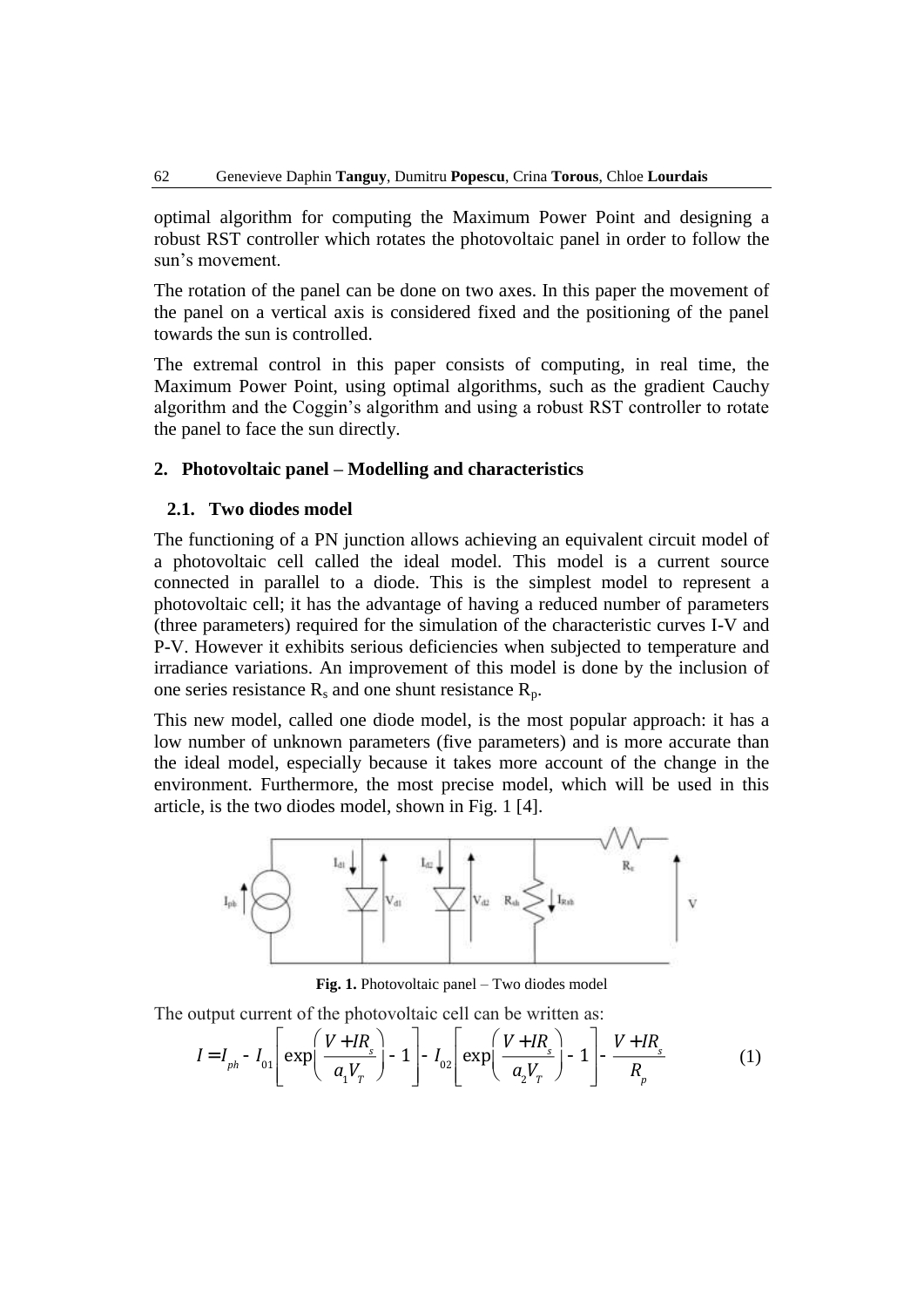| <b>Table 1.</b> Parameters of the characteristic equation (1) |  |  |  |  |
|---------------------------------------------------------------|--|--|--|--|
|---------------------------------------------------------------|--|--|--|--|

| <b>Notation</b>             | Definition                                                                                                                                                                                      |  |  |  |
|-----------------------------|-------------------------------------------------------------------------------------------------------------------------------------------------------------------------------------------------|--|--|--|
|                             | Output current of the PV cell                                                                                                                                                                   |  |  |  |
| V                           | Output voltage of the PV cell                                                                                                                                                                   |  |  |  |
| $I_{\text{ph}}$             | Photogenerated current by the incidence of light                                                                                                                                                |  |  |  |
| $I_{01}$ , $I_{02}$         | Reverse saturation currents of the two diodes                                                                                                                                                   |  |  |  |
| $a_1, a_2$                  | Ideality factors of the two diodes                                                                                                                                                              |  |  |  |
| $V_T = N_s \cdot k_b$ . T/q | Thermodynamic potential:<br>- Ns is the number of cells in series<br>- q is the electron charge $(1.60217646.10^{-19} \text{ C})$ ,<br>- k is the Boltzmann constant $(1.3806503.10^{23}$ J/K). |  |  |  |
| $R_{\rm s}$                 | Series resistance                                                                                                                                                                               |  |  |  |
| $R_{n}$                     | Shunt resistance                                                                                                                                                                                |  |  |  |

Several parallel and series cells compose a photovoltaic module. N<sub>p</sub> (generally  $N_p=1$ ) gives the number of cells connected in parallel and  $N_s$  the number of series cells ( $N_s$  varies between 34 and 56 cells). In the cases where  $N_p=1$ , the characteristic equation (1) is the same but the thermodynamic potential  $V_T$ depends on  $N_s$  [3].

### **2.2. Parameters identification**

The equation (1) is an implicit equation where *I* and *V* can be solved thanks to the method of Newton-Raphson or analytically. This model has seven parameters: *I*ph,  $I_{01}$ ,  $I_{02}$ ,  $a_1$ ,  $a_2$ ,  $R_s$  and  $R_p$  and the objective of this part is to determine these unknown parameters in order to compute the *I*-*V* and *P*-*V* characteristic curves. The value of  $I_{ph}$  is calculated from the irradiance and temperature measurements and the values of  $I_{01}$ ,  $I_{02}$ ,  $R_s$ , and  $R_p$  can be calculated from the datasheets of the photovoltaic panel. Indeed, each photovoltaic module has specific characteristics given by the datasheet information provided by the manufacturer. The datasheet of the photovoltaic panel used in this article: "Ameresco Solar 30J" is:

| Table 2. Photovoltaic panel Ameresco Solar 30J - Datasheet |  |
|------------------------------------------------------------|--|
|------------------------------------------------------------|--|

|                      | Values                                        |                         |
|----------------------|-----------------------------------------------|-------------------------|
| $T_{\mathrm{STC}}$   | Temperature at Standard Test Conditions       | $25^{\circ}$ C          |
| G <sub>STC</sub>     | <b>Irradiance at Standard Test Conditions</b> | $1000 \text{ W.m}^{-2}$ |
| $V_{oc\_STC}$        | Open circuit voltage                          | 22.1 V                  |
| $I_{\rm sc\_STC}$    | Short circuit current                         | 1.74A                   |
| $P_{\rm mp\_STC}$    | Maximum power                                 | 30 W                    |
| $V_{\text{mp\_STC}}$ | Voltage at $P_{mp\,STC}$                      | 17.9 V                  |
| $I_{\text{mp\_STC}}$ | Current at $P_{mp\_STC}$                      | 1.68A                   |
| $K_i$                | Temperature coefficient of $I_{sc\_STC}$      | $0.105\%$ /°C           |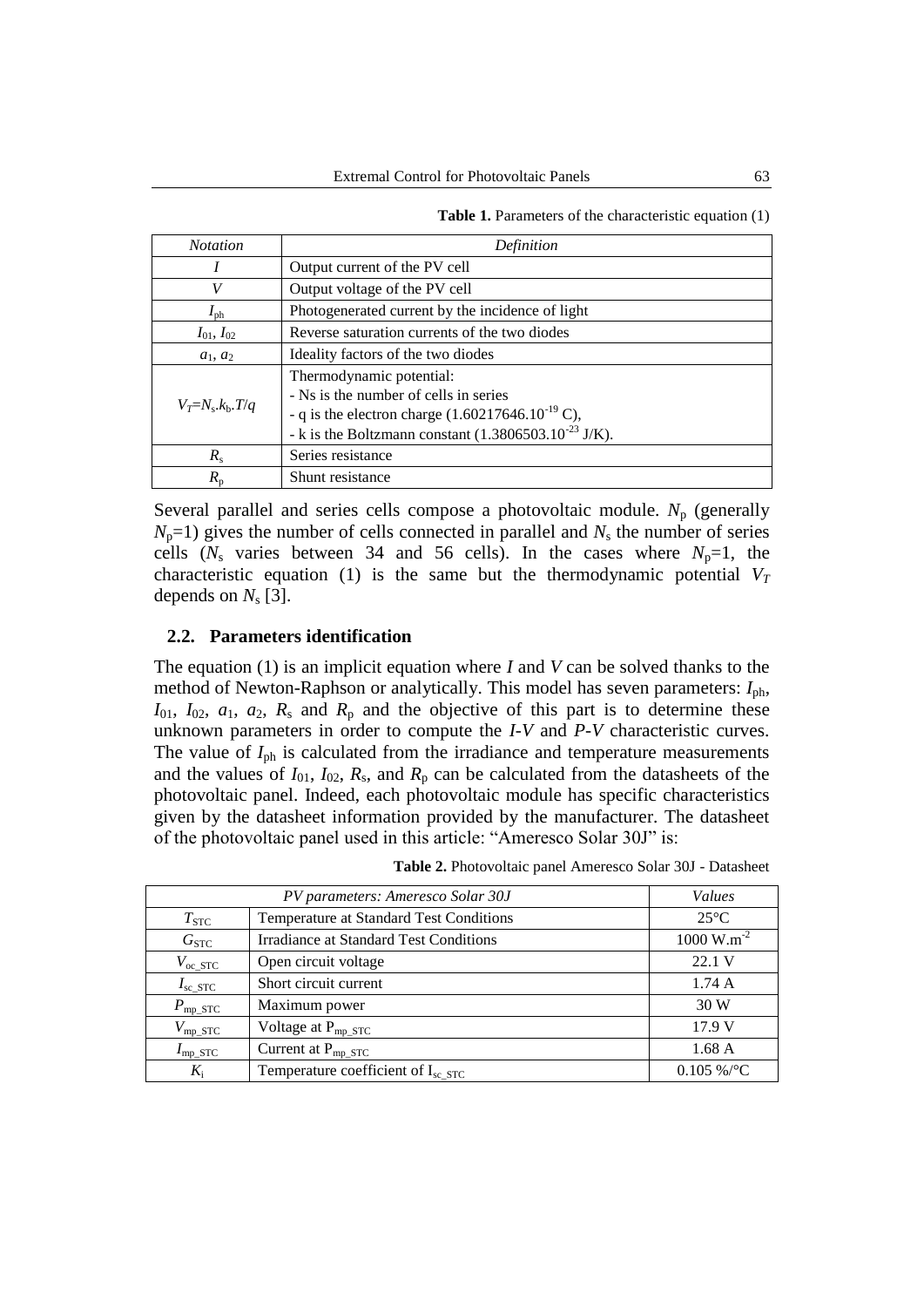| $\mathbf{I} \mathbf{V}$ | 1 emperature coefficient of $V_{oc\_STC}$ | $-0.360\%$ /°C |
|-------------------------|-------------------------------------------|----------------|
|                         | Number of cells in series                 | υc             |

Determination of the photogenerated current *I*ph:

The equation for the current generated by the incidence of light  $I_{ph}$ , as a function of temperature and irradiance, can be given by:

$$
I_{ph} = \left(I_{ph\_STC} + K_i \mathcal{D}T\right) \frac{G}{G_{STC}}
$$
\n
$$
\vdots \qquad \vdots \qquad \qquad (2)
$$

Where *G* is the surface irradiance of the cell and  $\Delta T = T_{STC} - T$  is the difference between the external temperature and the temperature at Standard Test Conditions. The other values are available from the datasheet (see Table 2).

Determination of the two diodes parameters  $I_{01}$ ,  $I_{02}$ ,  $a_1$ , and  $a_2$ :

First, the two diodes saturation current equation, which considers the temperature variation, is given by:

$$
I_{01} = I_{02} = \frac{I_{SC\_STC} + K_i DT}{\exp\left(\frac{V_{oc\_STC} + K_v DT}{\left(\frac{a_1 + a_2}{p}\right)V_r}\right)} - 1
$$
 (3)

Diode ideality factors  $a_1$  and  $a_2$  represent, respectively, the diffusion and recombination current component. Several researchers show that the diffusion current  $a_1$  must be unity and the value of  $a_2$  is flexible. It is found that the best match between the proposed model and practical *I*-*V* curve is observed when  $(a_1+a_2)/p=1$  and  $p \ge 2,2$ .

Here, we have found that the best value of  $a_1$  and  $a_2$  are respectively 1 and 1.2. To conclude, the expression for the diode saturation current of the two diodes  $I_{01}$  and  $I_{02}$  is:

$$
I_{01} = I_{02} = \frac{I_{SC\_STC} + K_{i}DT}{\exp\left(\frac{V_{oc\_STC} + K_{v}DT}{V_{T}}\right) - 1}
$$
(4)

Determination of  $R_p$  and  $R_s$  values:

The series resistance, in the figure  $(1)$ , called  $R_s$ , models the resistance contained in the semiconductor and the shunt resistance, named  $R_p$  in the figure, models the current leakage through a resistive branch which is parallel to the generator and to the two diodes.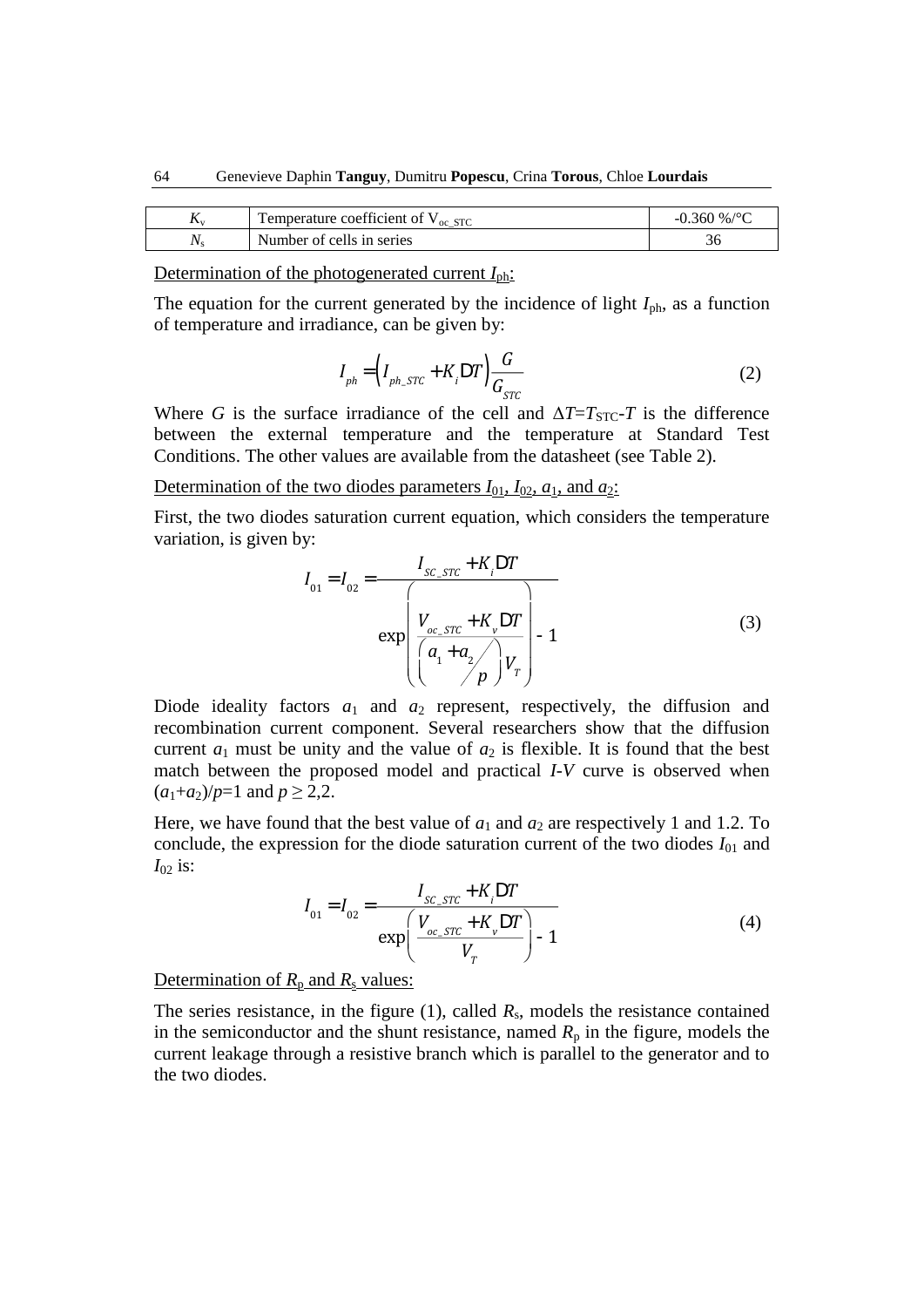These losses are less important than those represented by the resistance  $R_s$ ; so the value of the resistance  $R_s$  is much lower than the value of  $R_p$ .

The values of the resistors  $R_s$  and  $R_p$  are obtained by iteration and calculated simultaneously. According to the characteristic equation (1), at maximum power point,  $R_p$  can be expressed in terms of  $R_s$  as follows:

$$
R_{p} = \frac{V_{mp\_src} + I_{mp\_src} R_{s}}{I_{ph} - I_{01} \left[ \exp\left(\frac{V_{mp\_src} + I_{mp\_src} R_{s}}{a_{1} V_{T}}\right) - 1 \right] - I_{02} \left[ \exp\left(\frac{V_{mp\_src} + I_{mp\_src} R_{s}}{a_{2} V_{T}}\right) - 1 \right] - \frac{P_{mp\_F}}{V_{mp\_src}}}
$$
(5)

The voltage  $V_{\text{mp\_STC}}$ , the current  $I_{\text{mp\_STC}}$ , and the power  $P_{\text{mp\_STC}}$  are at maximum power point. These data are supplied by the manufacturer datasheets.

The idea of the following algorithm is, by iteratively increasing the value of  $R_s$ while simultaneously calculating the  $R_p$  value, to compare the value of the calculated maximum power point  $P_{mp,C}$ , with the value of experimental maximum power  $P_{mp\_E}=P_{mp\_STC}$ , given by the manufacturer's datasheets, in order to have the smallest difference.

In this paper we use Newton Raphson's method to solve the equation (6) and find the value of I ( $0 \le I \le I_{\rm sc}$  s<sub>TC</sub>) for different values of V ( $0 \le V \le V_{\rm oc}$  s<sub>TC</sub>):

$$
f(I) = I - I_{ph} + I_{01} \left[ exp\left(\frac{V + IR_s}{a_1 V_r}\right) - 1\right] + I_{02} \left[ exp\left(\frac{V + IR_s}{a_2 V_r}\right) - 1\right] + \frac{V + IR_s}{R_p} = 0 \tag{6}
$$

This method is described by this expression:

$$
I_{n+1} = I_n - \frac{f(I_n)}{f'(I_n)}
$$
 (1)

**Table 3.** Results of parameters calculation

With the set of data of *I* and *V*, it is possible to calculate de power *P* and the maximum power  $P_{mp,C}$  and apply the following algorithm:



**Fig. 2.** Algorithm for the determination of Rs and Rp using the Newton-Raphson method.

| <b>Table 5.</b> Kesults of parameters calculation |                   |  |       |                  |       |  |
|---------------------------------------------------|-------------------|--|-------|------------------|-------|--|
| $ -$<br>$I_{01} = I_{02}$                         | $\mathbf{I}_{ph}$ |  | $\mu$ |                  | 1 L n |  |
| $.31.10^{-1}$<br>7.21                             | 74 A              |  | ⊥.∠   | $0.892$ $\Omega$ |       |  |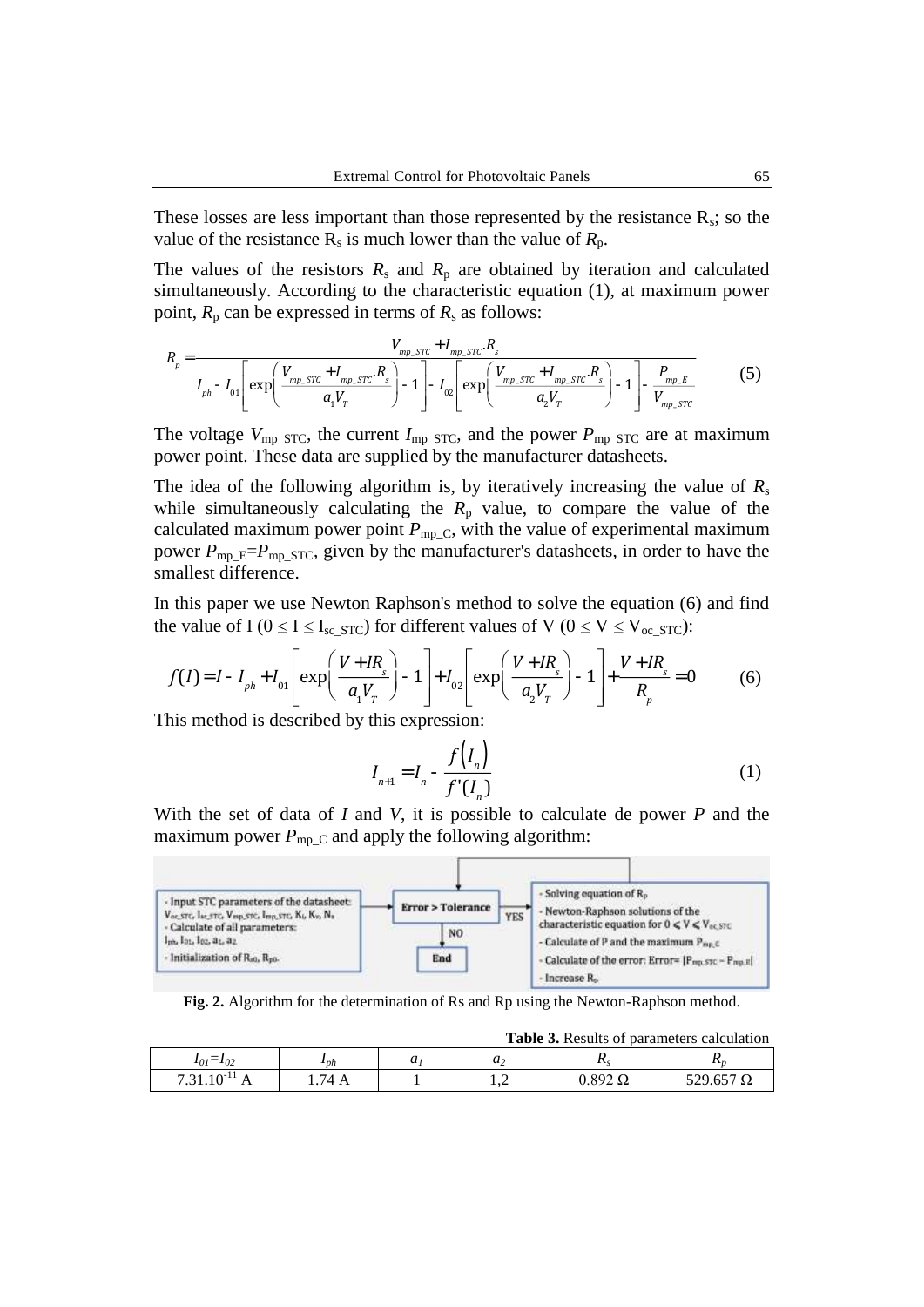With these values of resistors  $R_s$  and  $R_p$  and the simulation given by the resolution of the characteristic equation (1), we find a voltage at maximum power point of  $V_{\text{mp\_C}} = 17,89$  V ( $V_{\text{mp\_STC}} = 17,9$  V) and a power at the maximum power point of  $P_{\text{mp C}} = 28,88 \text{ W}$  ( $P_{\text{mp STC}} = 30 \text{ W}$ ).

These results confirm the model because the results given by the simulations are close to the experimental values.

#### **2.3. Characteristics**

These results allow plotting the characteristic curves *I*-*V* and *P*-*V* by using the Newton-Raphson method.

In the figures that follow, it can be noticed that the model offers a good approximation of the real one.

We can note that there is a special point where the photovoltaic panel provides the maximum power. The objective of this article is to control a photovoltaic panel in order for it to work at the maximum power point.



**Fig. 3.** Simulation of the characteristic *I*-*V* and *P*-*V* of the Ameresco Solar photovoltaic panel. **a.** Characteristic *I*-*V*; **b.** Characteristic *P*-*V*.

#### **3. Maximum power point tracking**

The objective is to control the maximum power of a photovoltaic panel with a DC motor that allows the solar panel to follow the direction of sunlight.

First, an algorithm compute the maximum power point, here we use the gradient algorithm.

Secondly, a RST controller control the system composed of a DC motor and the photovoltaic panel in order to the system works at the power imposed by a power generator, liaising between the numerical power given by the algorithm and the physical complete system {DC motor + Photovoltaic panel}.XII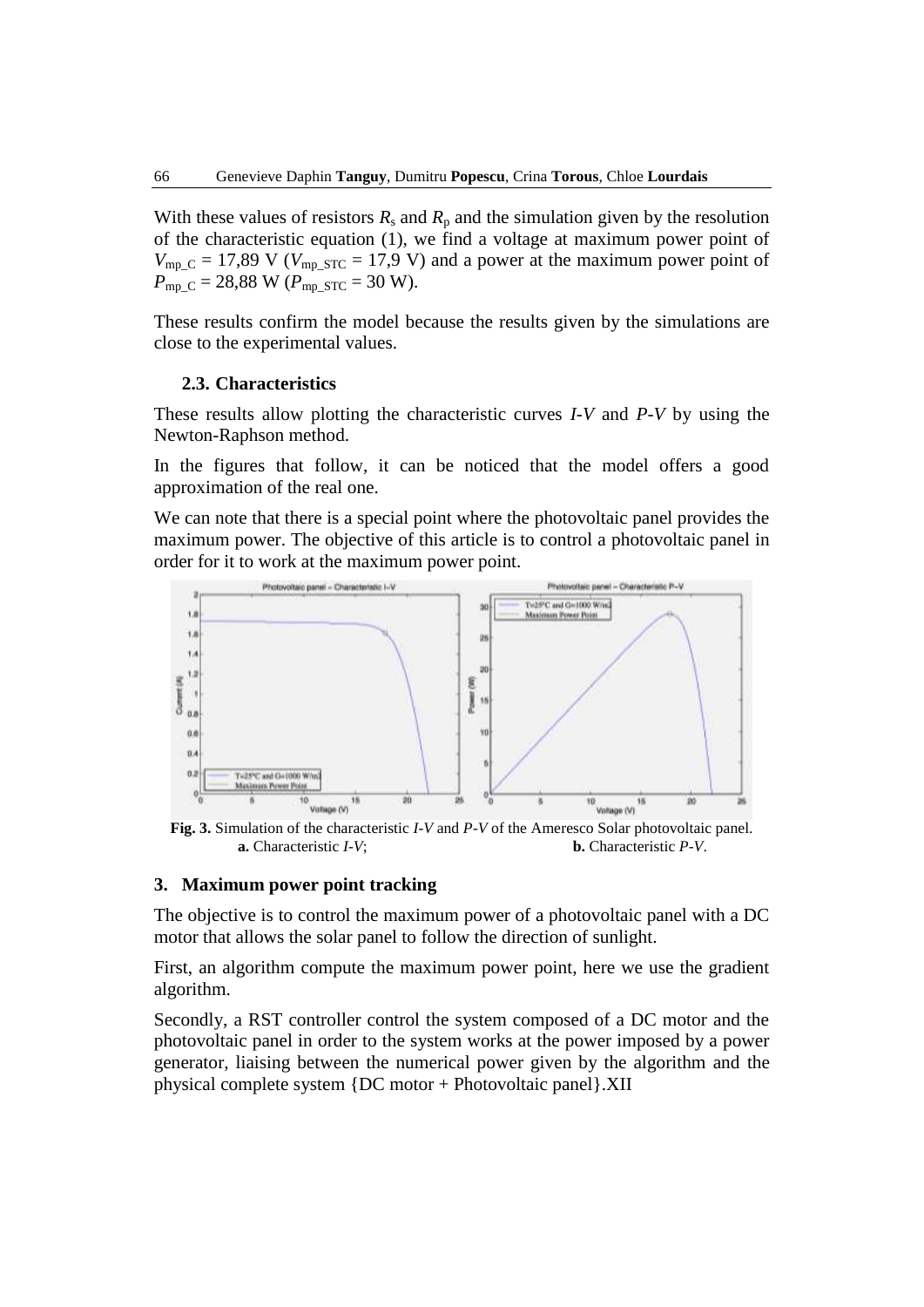

**Fig. 4.** Diagram of the maximum power point tracking and control.

### **3.1. The gradient algorithm for computing the MPP**

In order to benefit of the maximum power of a photovoltaic panel a MPPT control algorithm will be used. The most popular and the simplest algorithm is Perturb and Observe (P&O). Currently, many applications in industry use this algorithm.

In this application, we have chosen the gradient algorithm for its robustness and high speed of convergence. The method is applied at the power  $P(I, V)$  as a function of the current *I* and the voltage *V*. The parameters are: the starting point  $(I_0, V_0)$ , the direction  $\lambda$  and the precision  $\varepsilon$ . The next step involves evaluating the gradient of the function *P* and moving in this direction in order to be close to the maximum power point. The algorithm stops when the gradient becomes too small compared to the precision, which means that the point  $x_k$  is near the maximum power point with the precision  $ε$  [2].



**Fig. 5.** The gradient algorithm.

**Table 4.** Results obtained by the gradient algorithm for computing the maximum power point

|             |                 |        | $\lambda_0$ | m                  | $\mu_{MD}$       | $-$<br>mp<br>$v_{mp}$<br>$\cdot$ mp. |
|-------------|-----------------|--------|-------------|--------------------|------------------|--------------------------------------|
| -<br>0, J H | $\Delta$<br>◡、┭ | 0,0001 | -<br>∪∙∼    | 25<br>21<br>J1, LJ | $0,62 \text{ A}$ | W<br>J<br>17,34                      |

### **3.2. System { DC motor + Photovoltaic panel } dynamic models**

The complete system consists of photovoltaic modules, an electric DC motor, a sensor for measuring the voltage and the current at the terminal of the PV panel.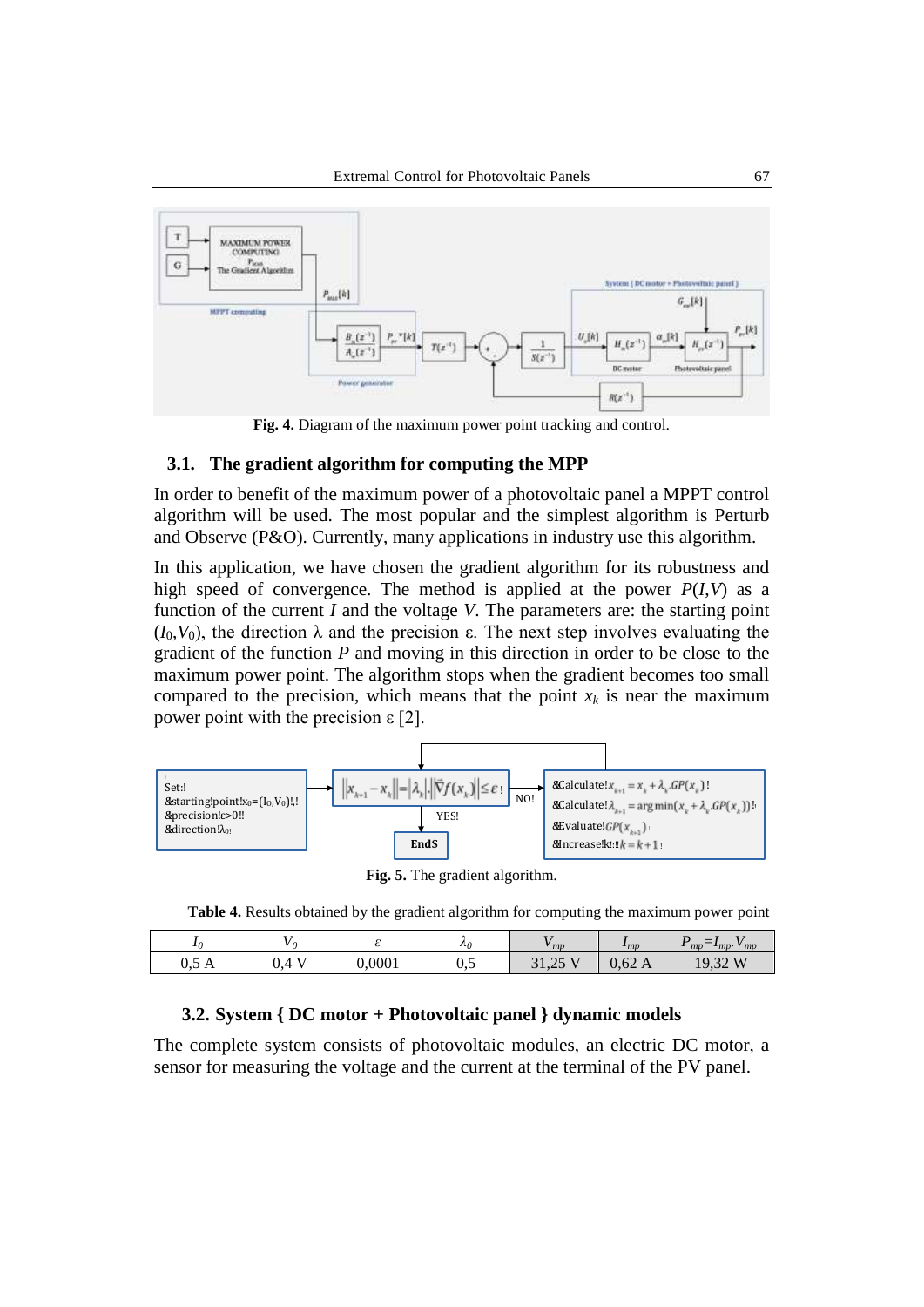

DC motor dynamic model:



**Fig. 7.** Electric block diagram of the DC motor.

The dynamic of the DC motor may be expressed by the following equation [6]. The first one comes from the Kirchhoff laws and the second one from the angular momentum theorem:

$$
u_a(t) = u_{R_a}(t) + u_{L_a}(t) + e_a(t) = R_a \dot{u}_a(t) + L_a \frac{di_a(t)}{dt} + e_a
$$
 (8)

$$
J \cdot \frac{d\mathcal{W}(t)}{dt} = C_m(t) + C_b(t) = K_c \cdot i_a(t) - b \cdot \mathcal{W}(t)
$$
\n(9)

**Table 5.** Parameters of the characteristic equation (1)

| Motor parameters                |                        | Values                                     |
|---------------------------------|------------------------|--------------------------------------------|
| $U_a$                           | Armature voltage       | V                                          |
| $I_{a}$                         | Armature current       | A                                          |
| $\omega_{\rm m}$                | Speed of the rotor     | $rad.s^{-1}$                               |
| $R_{a}$                         | Motor resistance       | $1,45\Omega$                               |
| $L_a$                           | Motor inductance       | 15,5.10 <sup>-3</sup> H                    |
| J                               | Motor inertia          | $0,48$ kg.m <sup>2</sup>                   |
| $e_a(t)=K_e.\omega_m(t)$        | Back EMF of the motor  | v                                          |
| $C_m(t)=K_c.i_a(t)$             | Motor torque           | N.m                                        |
| $C_b(t) = -b \cdot \omega_m(t)$ | Friction torque        | N.m                                        |
| $K_c$                           | Motor torque constant  | $0,1V$ .rad <sup>-1</sup> .s <sup>-1</sup> |
| $K_{\rm e}$                     | Motor voltage constant | $0,1V$ .rad <sup>-1</sup> .s <sup>-1</sup> |
| $\mathbf b$                     | Friction coefficient   | $0,2m.N.rad^{-1}.s$                        |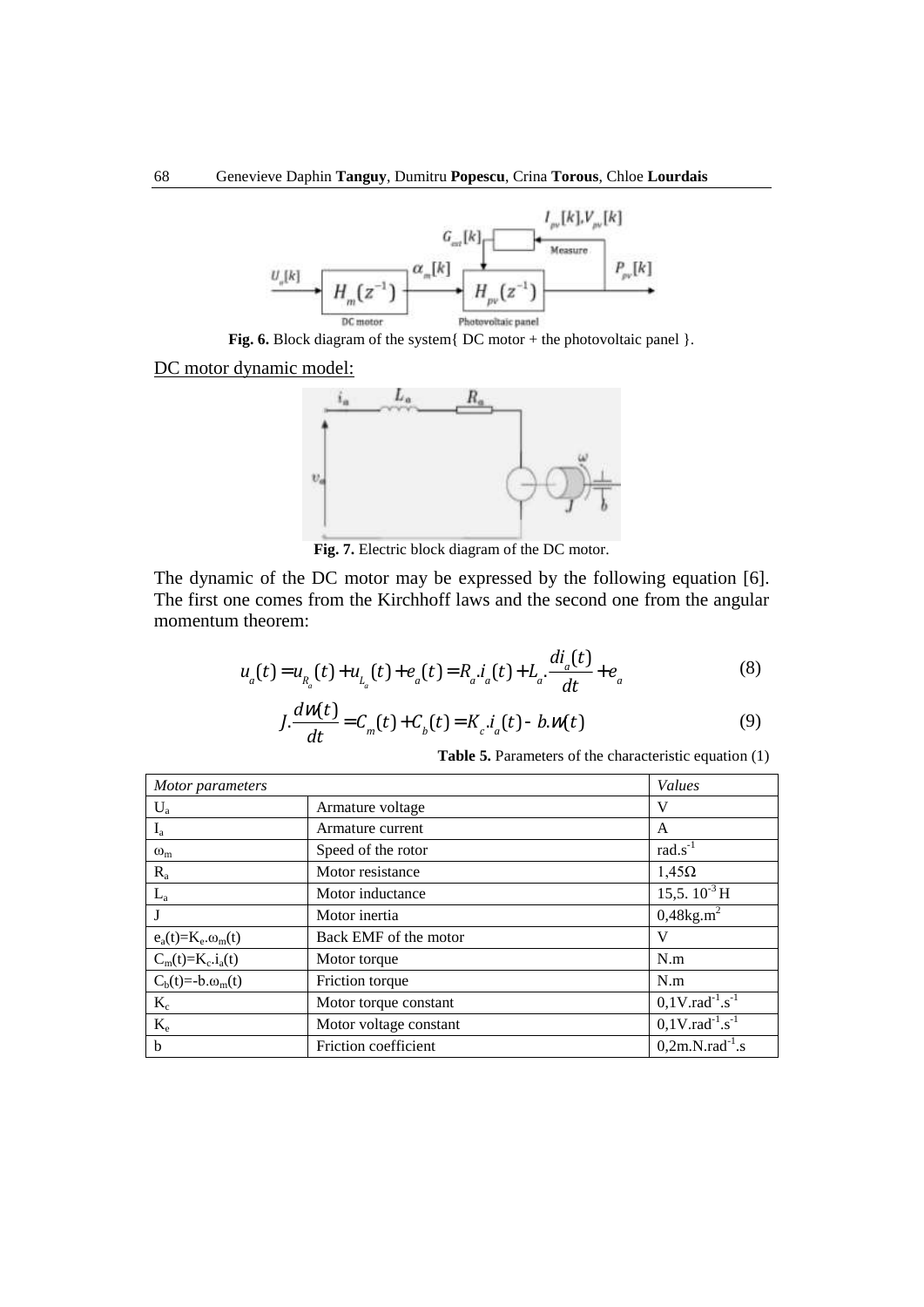The relation between the panel positioning angle and the speed of the rotor is:

$$
W(s) = s \cdot \partial_m(s) \tag{10}
$$

Using Laplace Transforms, the above equations can be expressed in terms of s.

$$
H_m(s) = \frac{\partial_m(s)}{U_a(s)} = \frac{1}{s} \cdot \frac{K_e}{(L_a J) \cdot s^2 + (R_a J + L_a b) \cdot s + (R_a b + K_e^2)}
$$
(11)

Photovoltaic panel dynamic model:

The power on a photovoltaic module depends not only on the power contained in the sunlight, but also on the angle between the module and the ray of sunlight. When the surface of the panel and the sunlight are perpendicular to each other the photovoltaic module works at the maximum power point. Indeed, the ray of sunlight with an angle of incidence of 90° tends to be absorbed, while lower angles tend to be reflected. The solar radiation absorbed by the photovoltaic module  $(G<sub>m</sub>)$  is the component of the incident solar radiation  $(G<sub>ext</sub>)$ , which is perpendicular to the module surface [5]. The angle of incidence  $(\alpha_m)$  is the angle between the tilted module surface and the external ray of sunlight. Consequently, the expression between these parameters is:

$$
G_m = G_{\text{ext}} \sin(\theta_m) \tag{12}
$$

The role of the motor is the photovoltaic panel that follows the solar radiation. Consequently the angle  $\alpha_m$  stays very small and we can approximate the function "sin" around the value of zero, see equation (13). We suppose that this approximation is correct for  $-15^{\circ} \le \alpha_m \le 15^{\circ}$ . For the start of the experience, we consider that we launch the panel approximately perpendicular to the sunlight because we can know the position of the sunlight.

$$
G_m = G_{ext} \cdot \partial_m \tag{13}
$$

Thus, the power delivered by a solar panel positioned at irradiation  $G_{ext}$ , which has a component perpendicular to the panel, called  $G<sub>m</sub>$ , is equal to the maximum power that it could deliver if it was placed at irradiation  $G_m$ :  $P_{pv\_Gext}=P_{pv\_MAX\_Gm}$ .

Besides, the power at maximum power point can be written as the multiplication of the current  $I_{mp\_STC}$  and the voltage  $V_{mp\_STC}$ . By using the characteristic equation (1) at the maximum power point:  $I = I_{mp\ STC}$  and  $V = V_{mp\ STC}$ , only the term  $I_{ph}$ depends on the radiation *G* and we have:

$$
\frac{dP_{pv\_MAX}}{dG_m} = V_{mp\_STC} \cdot \frac{1}{G_{STC}} \cdot \left( K_i DT + I_{sc\_STC} \right) = K_{pv}
$$
\n(14)

The value of  $K_i$  is very small and we can neglect the term in  $K_i$ , so the derivation of the power at the maximum power point  $P_{pv\_MAX}$ , compared to the irradiance  $G_m$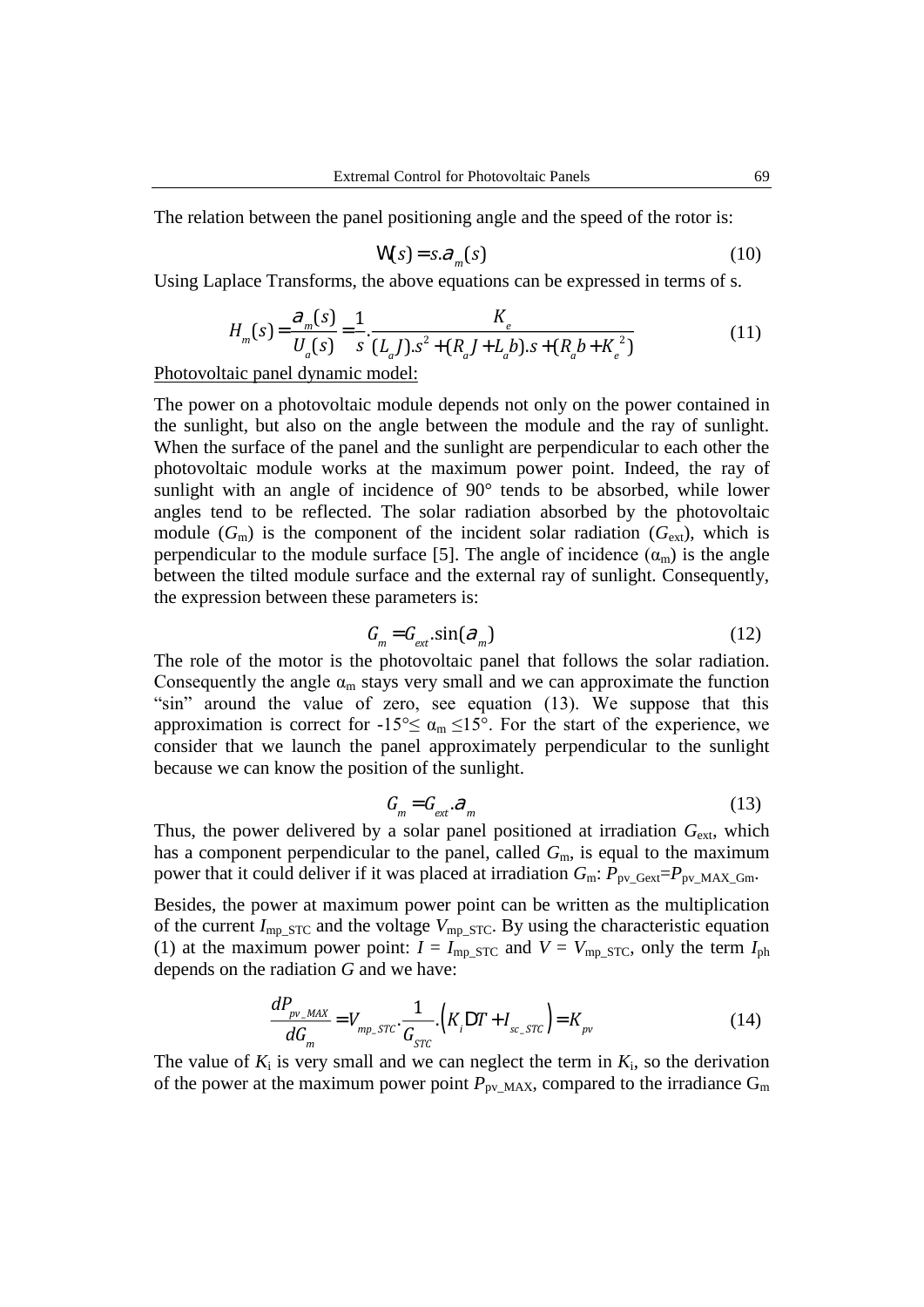is a constant term and the power at maximum point and the external radiation are proportional.

$$
P_{p\nu_{-}G_{ext}} = P_{p\nu_{-}MAX_{-}G_{m}} = K_{p\nu} \cdot G_{m} = K_{p\nu} \cdot G_{ext} \cdot \mathcal{F}_{m}
$$
(15)

To conclude, by using this equation, the transfer function of the solar panel is:

$$
H_{pv}(s) = \frac{P_{pv}(s)}{\partial_m(s)} = K_{pv} \cdot G_{ext}
$$
 (16)

By using a voltmeter and a ammeter to measure the terminal voltage and the current of the photovoltaic panel, it is possible to determine the value of the external radiation with of the following formula, determined by (1) and (2):

$$
G_{ext} = \frac{G_{src}}{I_{sc\_src}} \left[ I_{pv} + I_{01} \left( \exp\left(\frac{V_{pv} + I_{pv} R_s}{a_1 V_T} \right) \right) + I_{02} \left( \exp\left(\frac{V_{pv} + I_{pv} R_s}{a_2 V_T} \right) \right) + \frac{V_{pv} + I_{pv} R_s}{R_p} \right] \tag{17}
$$

#### **3.3. Conclusion**

To conclude, the transfer function of the photovoltaic and motor system becomes:

$$
H(s) = K_{pv} \cdot G_{ext} \frac{K_m}{a_m s^3 + b_m s^2 + c_m s}
$$
 (18)

Where the parameters  $a_1$ ,  $a_2$ ,  $a_3$ ,  $b_1$ ,  $b_2$  and  $b_3$  depend only on the parameters of the DC motor. The calculus leads to:

$$
H(s) = K_{\text{pv}}. G_{\text{ext}}. \frac{1,000.10^{-1}}{7,440.10^{-3}.s^3 + 6,991.10^{-1}.s^2 + 3,000.10^{-1}.s}
$$
(19)

By discretizing the continuous model of the system, with a sampling period  $T<sub>r</sub> = 0.05$ s, we have obtained the discrete model of the system, as follows:

$$
H(z^{-1}) = \frac{B(z^{-1})}{A(z^{-1})} = K_{\text{pv}} \cdot G_{\text{ext}} \cdot \frac{B'(z^{-1})}{A'(z^{-1})}
$$
(20)

 $A(Z)$  *A* (*Z* )<br>Where the function  $B'(Z^{-1})/A'(Z^{-1})$  represent the discrete model of the DC motor. The numerical application gives:

$$
\begin{cases}\nA'(z^{-1}) = 1 - 1,958z^{-1} + 9,580.10^{-1}.z^{-2} - 8,301.10^{-5}.z^{-3} \\
B'(z^{-1}) = 5,737.10^{-4}.z^{-1} + 8,169.10^{-4}.z^{-2} + 1,573.10^{-5}z^{-3}\n\end{cases}
$$
\n(21)

The variation of the irradiance  $G_{ext}$  is low compared to the dynamic of the DC motor. Only the DC motor imposes the dynamics of the system and we consider that the term  $G_{ext}$ . $K_{pv}$  is a multiplicative constant. We can conduct the analysis on polynomials  $A'(z^{-1})$  and  $B'(z^{-1})$ .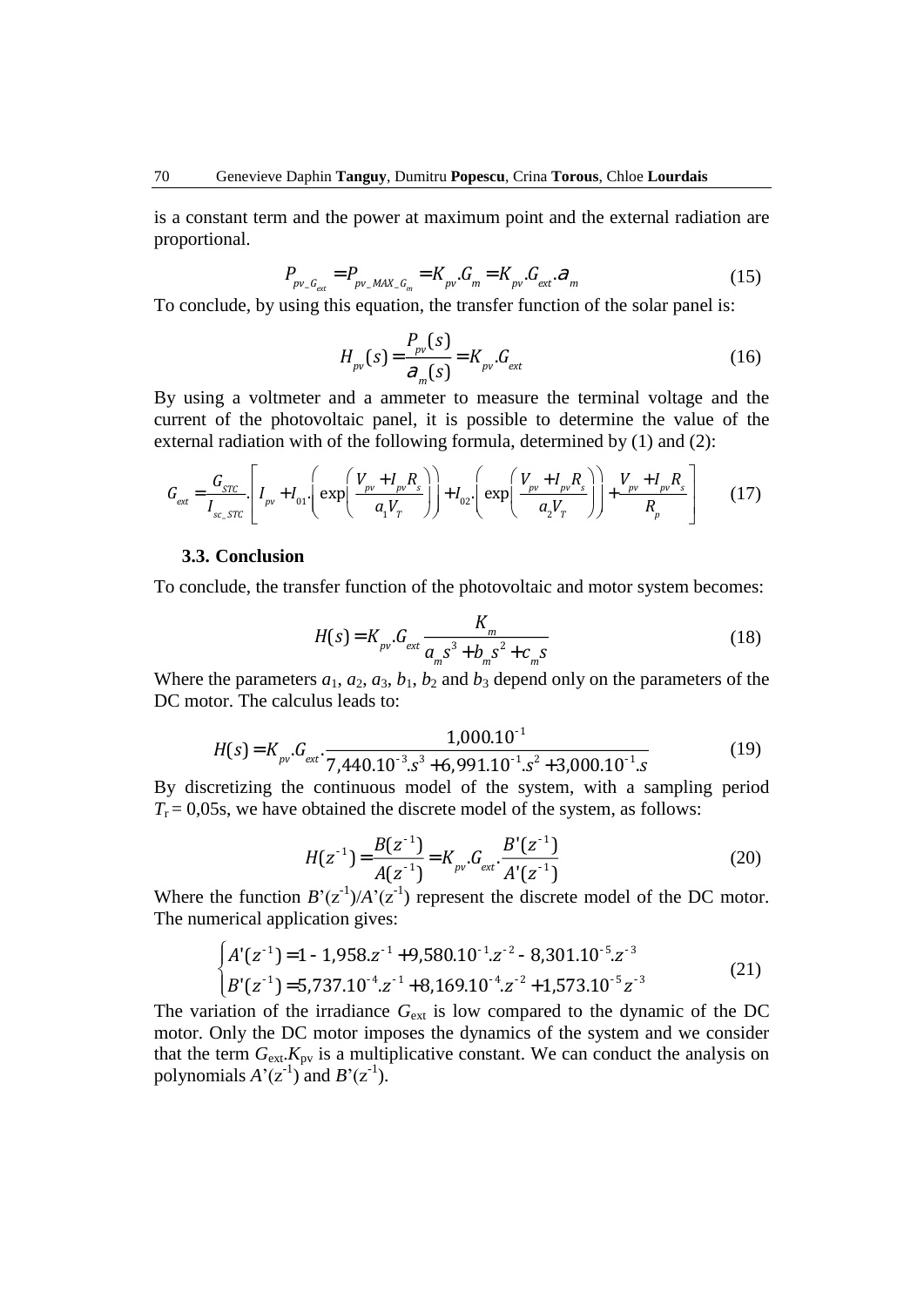#### **3.4. Power generator**

For computing the  $A_m$  and  $B_m$  polynomials, we need to impose the pair ( $\zeta_n$ ,  $\omega_{0n}$ ) in order to follow the tracking performances desired. We have imposed  $\zeta_n = 0.9$  and  $\omega_{0n} = 2.0$  rad.s<sup>-1</sup>. By discretization, we have obtained:

$$
\frac{B_m(z^{-1})}{A_m(z^{-1})} = \frac{0,004709 + 0,004435.z^{-2}}{1 - 1,826126.z^{-1} + 0,835270.z^{-2}}
$$
(22)

### **3.5. Digital RST controller design**

For the discrete model  $A'(z^{-1})/B'(z^{-1})$ , a RST controller was designed to achieve distinct performances in tracking and regulation. Controller polynomials  $R(z^{-1})$ and  $S(z^{-1})$  determine the regulation performances and the polynomial  $T(z^{-1})$ involves the performance in tracking [7]. The sample time is also of 0.05 seconds.

The desired poles introduced by the polynomial  $P(z^{-1})$ , which is the characteristic polynomial of the system, specify the performance of the closed loop system [8].

$$
P(z^{-1}) = A'(z^{-1}).S'(z^{-1}) + B'(z^{-1}).R'(z^{-1})
$$
\n(23)

We desire a response of second order for the polynomial *P* and we have allocated the dominant poles given by  $\zeta = 0.9$  and  $\omega_0 = 2.5$  rad $\cdot$ s<sup>-1</sup>. By discretization we can determine the characteristic polynomial  $P(z^{-1})$ :

$$
P(z^{-1}) = 1 - 1.784542 \cdot z^{-1} + 0.798516 \cdot z^{-2}
$$
 (24)

As a result, the calculation of controller parameters  $R'(z^{-1})$  and  $S'(z^{-1})$  involves the resolution of the Bézout equation represented by  $(23)$ , and  $T'(\mathbf{z}^{-1})$  must be chosen to ensure a static gain between  $P_{pv}$ <sup>\*</sup>[k] and  $P_{pv}$ [k]:

$$
T(z^{-1}) = \begin{cases} G = \frac{1}{B(1)}, B(1) \neq 0, \\ G = 1 \end{cases} P(z^{-1})
$$
 (25)

The following RST controller was obtained by using WinReg, a software tool for automatic control:

$$
\begin{cases}\nR'(z^{-1}) = 590,229758 - 555,672495 \cdot z^{-1} + 5,130326 \cdot z^{-2} \\
S'(z^{-1}) = 1 + 0,203458 \cdot z^{-1} + 0,040261 \cdot z^{-2} \\
T'(z^{-1}) = 2840,102244 - 5068,281738 \cdot z^{-1} + 2267,867083 \cdot z^{-2}\n\end{cases}
$$
\n(26)

For the complete system DC motor and photovoltaic panel, the polynomials *R*, *S* and *T* depend on the polynomials R', *S*' and *T*' and the expressions are: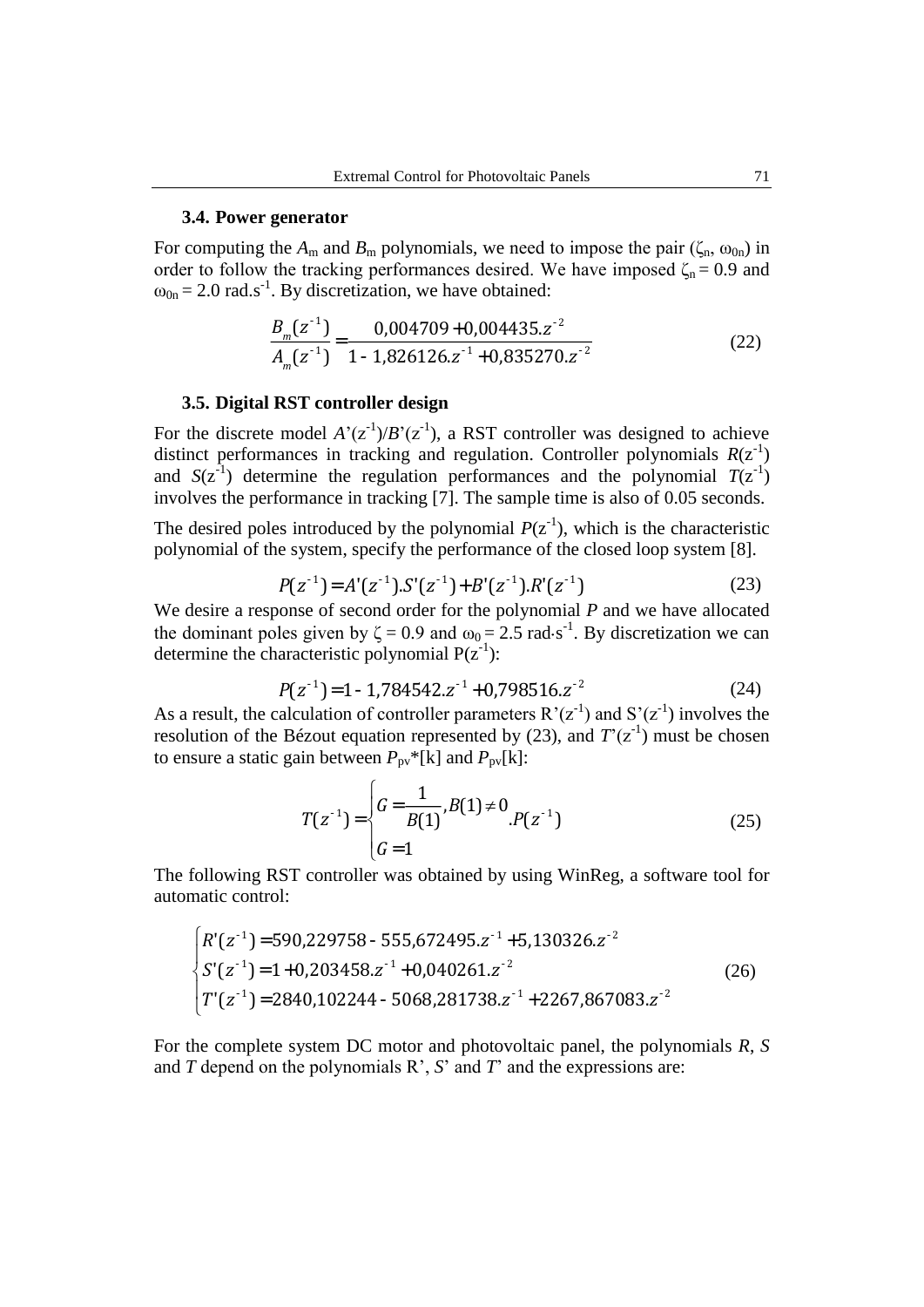$$
R(z^{-1}) = \frac{1}{K_{pv}G_{ext}}R'(z^{-1}), \qquad S(z^{-1}) = S'(z^{-1}), \qquad T(z^{-1}) = \frac{1}{K_{pv}G_{ext}}T'(z^{-1}) \qquad (27)
$$

The following Matlab-Simulink diagram block (see Fig. 8) represents the maximum power point tracking (the gradient algorithm) and the control of the system by the previous RST controller, and the figure 9, the response of the complete system. We have inserted a step disturbance at  $T = 6$  sec, in order to observe the regulation performance. The RST controller achieves performances in tracking and regulation.



**Fig. 8.** Simulink diagram of the maximum power point tracking and the control of the motor and the photovoltaic panel by a RST controller.



**Fig. 9.** Response of the system motor and the photovoltaic panel controlled by the RST controller.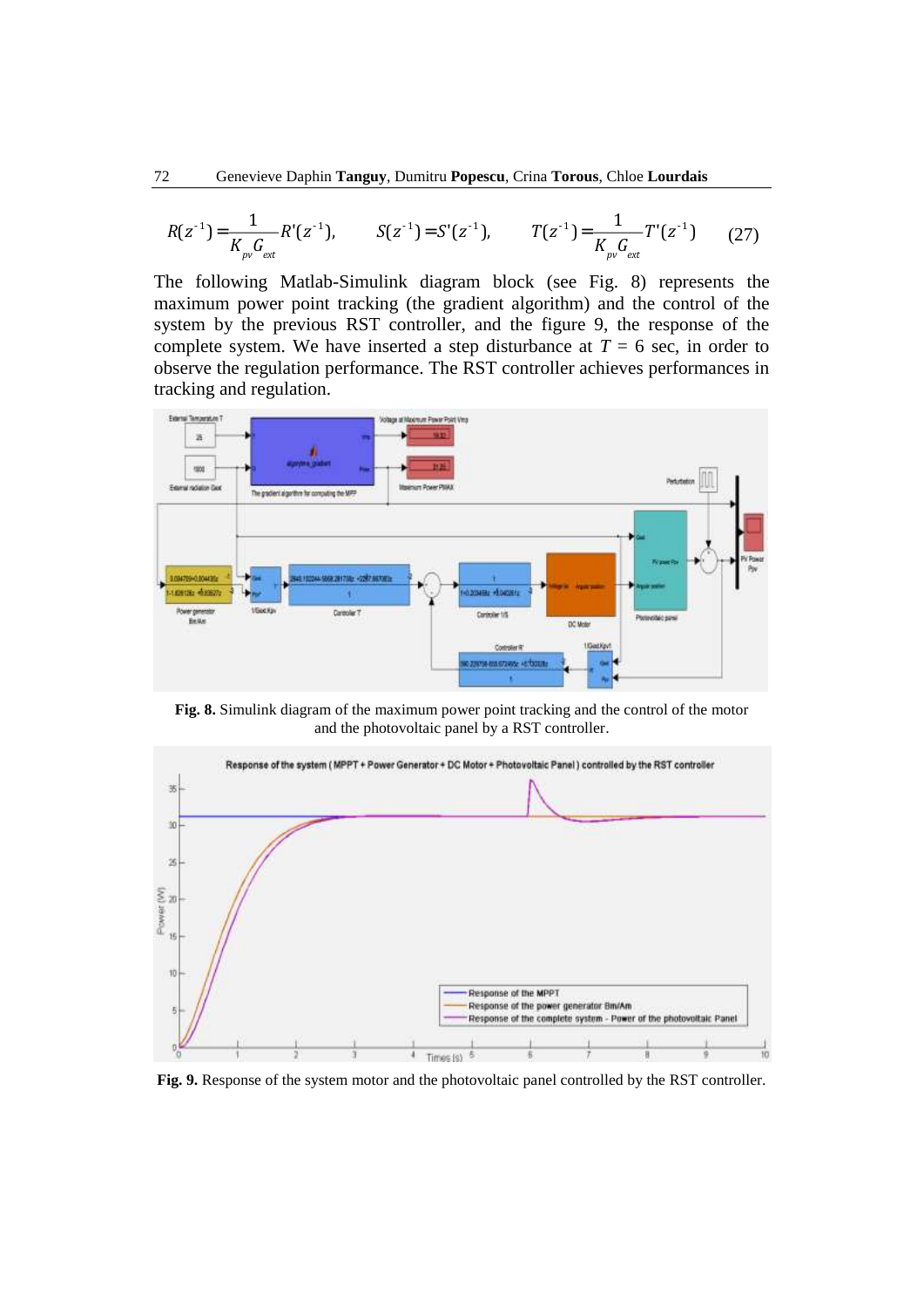# **4. Maximum power point tracking controlled by a microcontroller Arduino**

The objective of this part to implement the previous RST controller in a microcontroller in order to control the system {DC motor + Photovoltaic panel}.

We have used an Arduino Uno, connected to serial port with Simulink.

The diagram block becomes:



**Fig. 10.** Diagram of the maximum power point tracking and control of the system {DC motor + Photovoltaic panel}by an Arduino Uno.

By implement the RST control in the Arduino, we have modified the last Simulink simulation as follows, where the block connected at the Arduino Uno (Packet Output and Packet Input) replaces the blocks concerning the RST controller [9].

The sample time is always of 0.05 seconds.

We have implemented the following formulas in the Arduino:

$$
e[k] = \frac{1}{G_{ext}.K_{pv}} \Big( t_0.P_{pv} * [k] + t_1.P_{pv} * [k-1] + t_2.P_{pv} * [k-2] - \frac{1}{G_{ext}.K_{pv}} \Big( r_0.P_{pv} [k] + r_1.P_{pv} [k-1] + r_2.P_{pv} [k-2] \Big) - \frac{1}{G_{ext}.K_{pv}} \Big( r_0.P_{pv} [k] + r_1.P_{pv} [k-1] + r_2.P_{pv} [k-2] \Big) \Big) \tag{28}
$$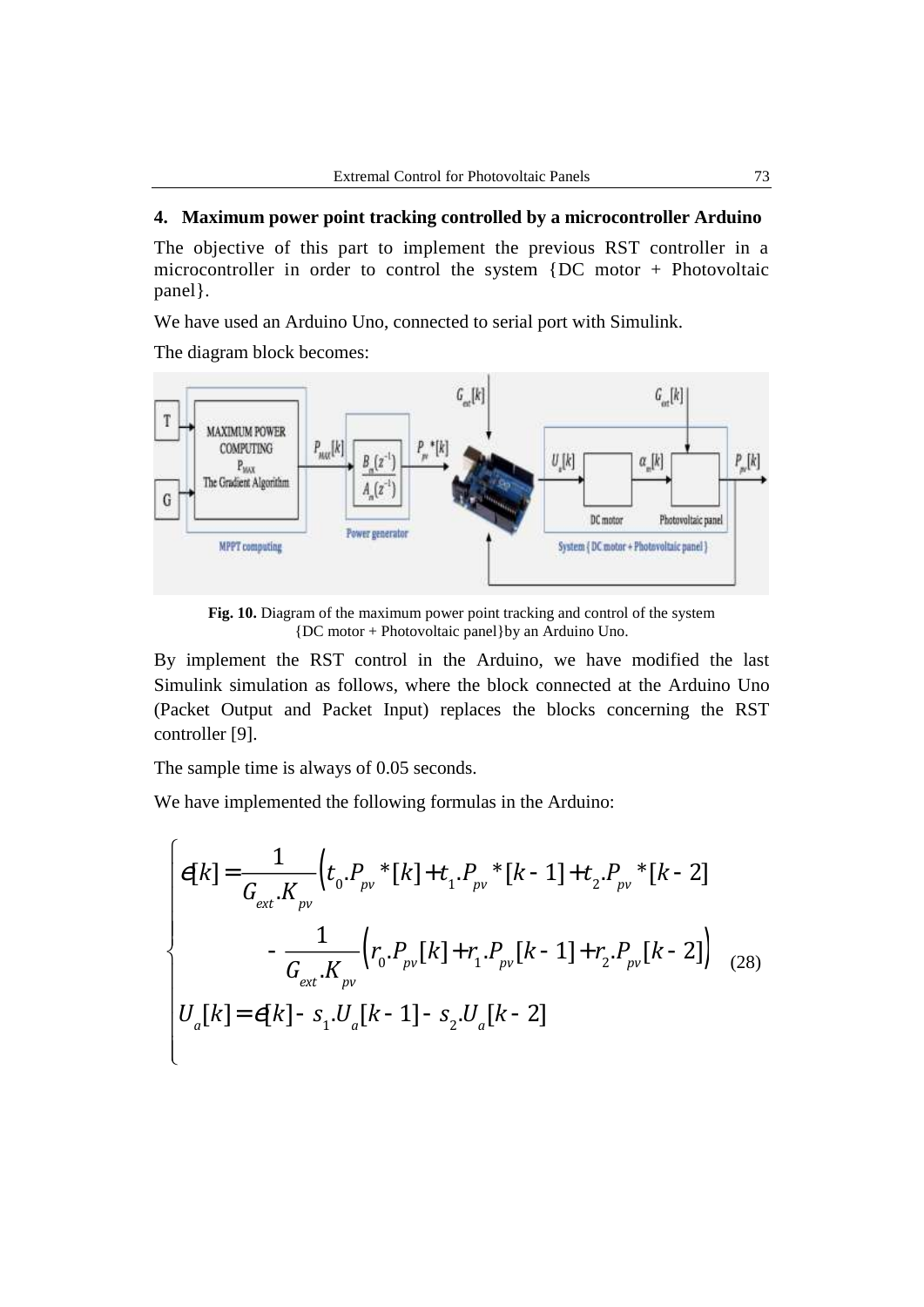

Fig. 11. Simulink diagram of the complete system (MPPT + Power generator + DC Motor + Photovoltaic Panel ) controlled by the Arduino Uno

In order to observe the regulation performance, we have inserted a step disturbance at  $T = 6$  sec and we can observe that the performances in tracking and in regulation are respected by the system. Furthermore, we can note that there is a delay of 0.5 seconds specific for the Arduino Uno.



**Fig. 12.** Results of the Simulink simulation of the complete system (MPPT + Power generator + DC Motor + Photovoltaic Panel ) controlled by the Arduino Uno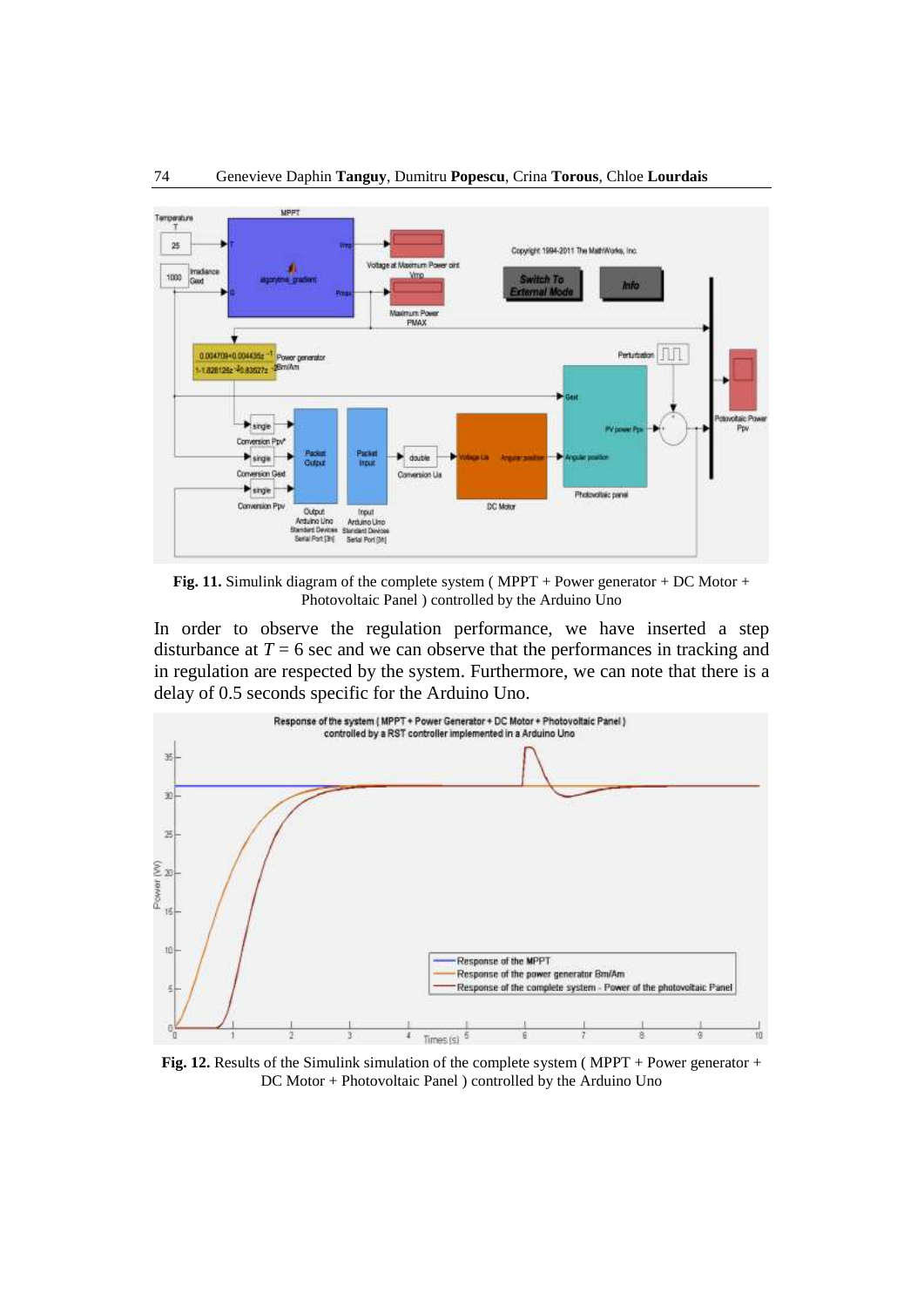### **Conclusions**

The paper showed the results obtained in modelling a photovoltaic panel using a two diode model, simulated the panel characteristics and designed a RST controller to position the panel in an optimal position towards the sun.

The gradient algorithm has been shown to obtain the MPP in an optimum number of steps.

The RST controller designed good performance in tracking and regulation and it has been simulated on an Arduino Uno platform.

The HIL (Hardware in the Loop) validation approach can be reiterated for any PV panel and method.

A physical implementation of the system will be made in the near future.